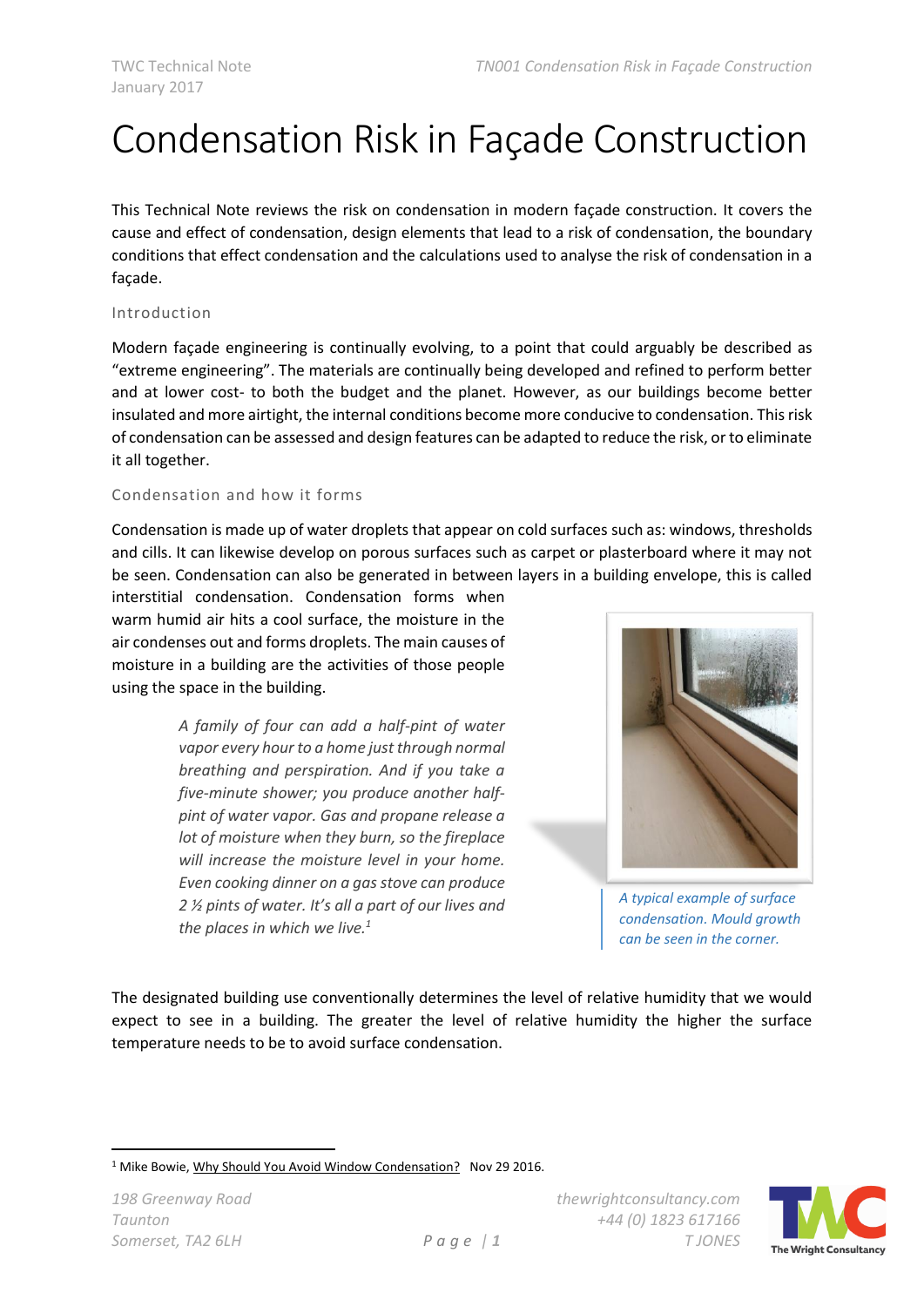# The effect of condensation.

The most immediate effect of condensation is its unsightly appearance, not desirable in a multi-million pound development. More serious consequences are the potential for mould growth (as can be clearly seen in the image above), damage to finishes and insulation elements, or even potential structural failure of timber and metal through rot and rust respectively.

Offices and apartments with facades often incorporate complex metal and concrete load bearing structures. Where a façade, window or door or rainscreen attaches to this substructure we often find cold spots. It is surprisingly easy to generate large amounts of condensation within multi-million pound buildings, often in plain sight or at structurally important locations. This risk can be quantified and mitigated, as we will explain now.

### Design and condensation

Building envelopes are designed to create a beautiful exterior that is resistant to weather and thermally insulates the inside from the outside elements. These façades are attached to the load bearing element in many ways and these brackets are a known weak spot in the insulation of the building (cold bridge). Where we have cold bridges we see a reduced internal surface temperature; these cooler internal surface temperatures are where we would see condensation form if they are cool enough. The temperature at which condensation forms is called the dew point.

In order to keep the internal surface temperature above the dew point temperature we use thermal breaks, whose purpose is to stop the cold from 'getting in' and keep the internal surface temperature above the dew point. Below is a real life example of a cold bridge and the solution employed. Numerical Thermal Modelling was used to assess the risk of condensation and test design changes prior to fabrication of the façade.





*There is a clear run of aluminium from the outside of the mullion to the internal surface.*

*We can see here that the internal surface temperature of the mullion is very low and so will cause a significant risk of condensation.*

This initial design was employed to utilise existing façade elements however, as can be seen above, posed a significant risk of internal surface condensation. The clear run of aluminium from the outside

*198 Greenway Road thewrightconsultancy.com Taunton +44 (0) 1823 617166 Somerset, TA2 6LH P a g e | 2 T JONES*

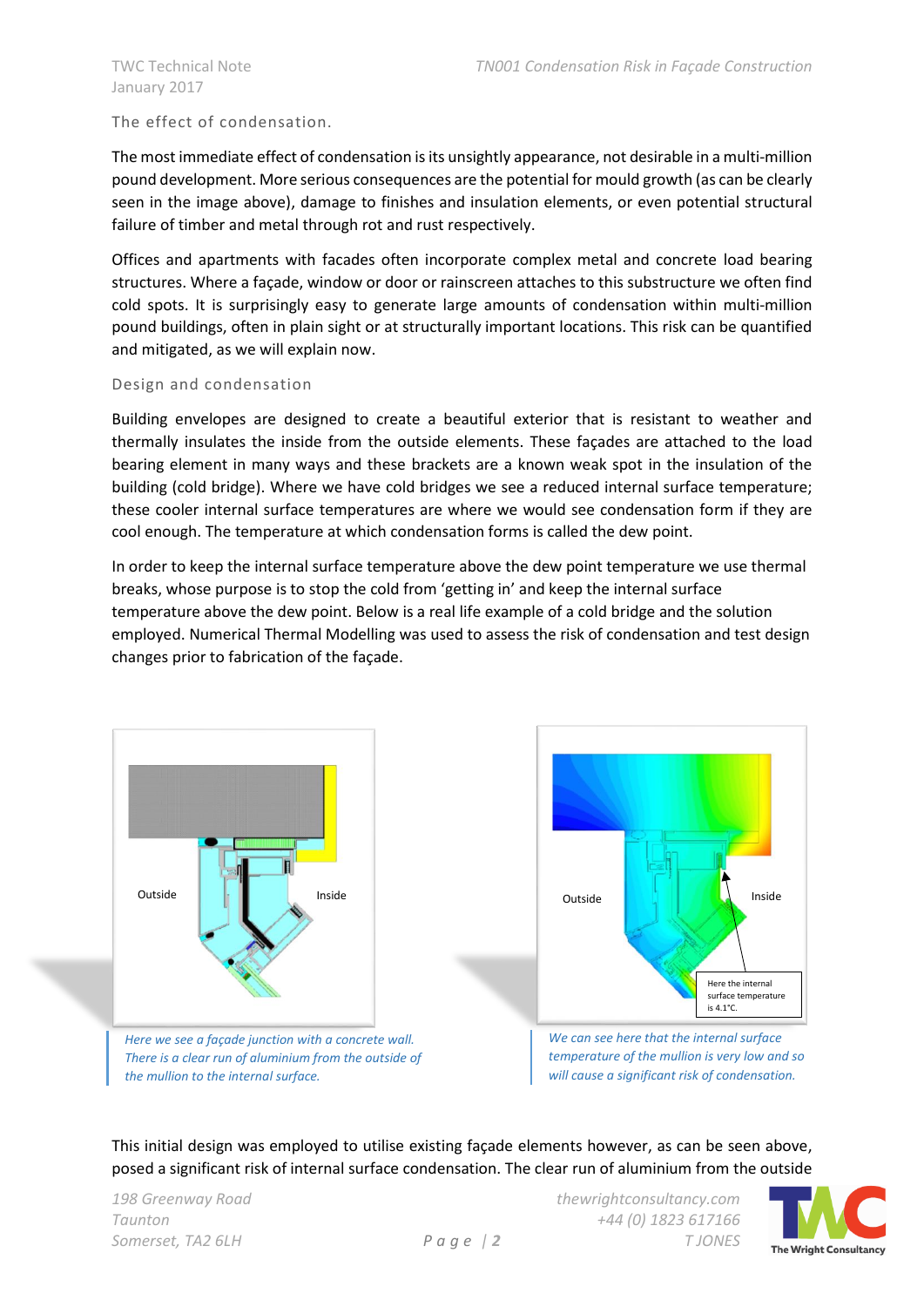to the inside led to a very cold internal surface temperature. The design was changed to insert a significant thermal break, most of the aluminium was removed and replaced with mineralwool insulation, a different mullion was used and separated from the concrete wall to isolate the heat-flow. The results can be seen below.



*The façade junction was changed to disrupt the heat flow. The mullion was isolated from the concrete wall and plastic insulation blocks inserted.*





## Boundary conditions

In thermal analysis the Boundary conditions refer to the internal/external air temperatures and internal relative humidity. The colder it is outside the more likely there is to be a risk of condensation. This is because the inside cold spots will be that much colder. An increase in internal relative humidity will also have a major impact of the risk of condensation as it determines how much latent moisture there is available to condense out onto cold surfaces. To calculate the risk of condensation in a reasonably practicable way CWCT (Centre for Window and Cladding Technology) have set the following industry standards for air temperatures and internal relative humidity.

CWCT, Standard for specifying and assessing for condensation risk, 2nd ed. 2.4.1

| $CovCI$ , Standard for Specifying and assessing for condensation risk, $Z = \theta G$ . 2.4. For |                  |                    |            |
|--------------------------------------------------------------------------------------------------|------------------|--------------------|------------|
| <b>External</b>                                                                                  | Air Temperature, | Relative Humidity, | Dew-point, |
|                                                                                                  | °C               | ℅                  | °C         |
| Summer                                                                                           | 18               | 65                 | 11.3       |
| Winter                                                                                           | -5               | 90                 | $-6.3$     |
|                                                                                                  |                  |                    |            |
| Internal                                                                                         | Air Temperature, | Relative Humidity, | Dew-point, |
|                                                                                                  | $^{\circ}C$      | %                  | °C         |
| Houses and flats                                                                                 | 20               | 55                 | 10.7       |
| <b>Offices</b>                                                                                   | 20               | 40                 | 6.1        |
| <b>Schools</b>                                                                                   | 20               | 50                 | 9.3        |
| Factories and warehouses                                                                         | 15               | 35                 | $-0.4$     |
| <b>Textiles</b>                                                                                  | 20               | 70                 | 14.4       |
| Swimming pool halls                                                                              | 25               | 70                 | 19.2       |